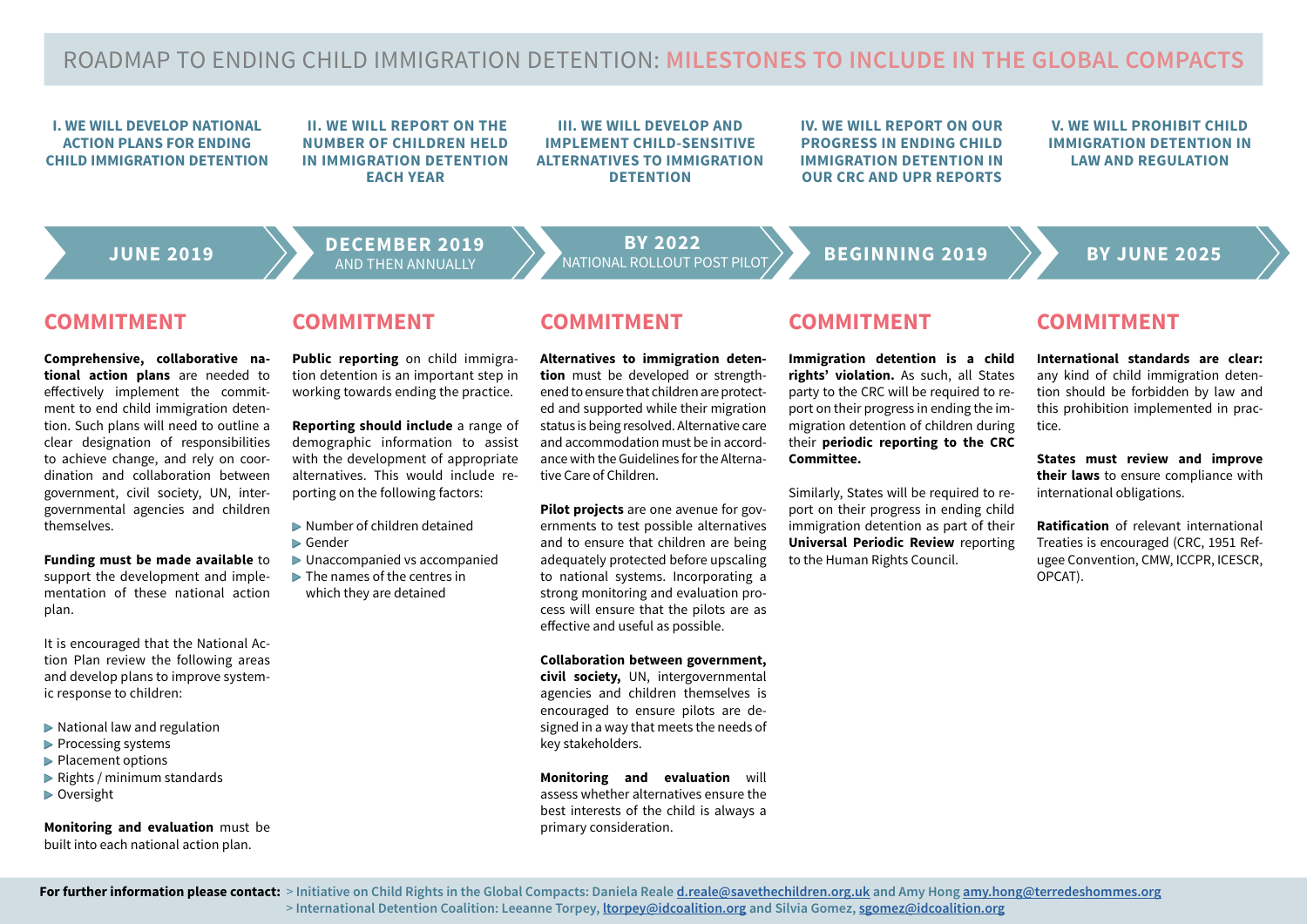### **I. WE WILL DEVELOP NATIONAL ACTION PLANS FOR ENDING CHILD IMMIGRATION DETENTION II. WE WILL REPORT ON THE NUMBER OF CHILDREN HELD IN IMMIGRATION DETENTION EACH YEAR III. WE WILL DEVELOP AND IMPLEMENT CHILD-SENSITIVE ALTERNATIVES TO IMMIGRATION DETENTION**

**IV. WE WILL REPORT ON OUR PROGRESS IN ENDING CHILD IMMIGRATION DETENTION IN OUR CRC AND UPR REPORTS**

### **V. WE WILL PROHIBIT CHILD IMMIGRATION DETENTION IN LAW AND REGULATION**

**JUNE 2019 DECEMBER 2019** 

**BEGINNING 2019** BY JUNE 2025 **BY 2022**

### **EXAMPLES OF PRACTICE EXAMPLES OF PRACTICE EXAMPLES OF PRACTICE EXAMPLES OF PRACTICE EXAMPLES OF PRACTICE**

All 15 States of the Southern African Development Community have an action plan to implement commitments made at MIDSA. These commitments include developing alternatives to detention, particularly for children. This is reflected in a Regional Action Plan, with national action plans coordinated by IOM in partnership with relevant government authorities and civil society. States that are actively working on alternatives to detention in that region include Botswana, Angola, Malawi, Democratic Republic of Congo, Mozambique, Lesotho and Madagascar.

The UNHCR Beyond Detention Strategy Countries have all committed to developing national action plans, with the first outcome of the strategy pertaining to ending child detention for populations of concern. Small budget lines have been made available to support the work of coordination. These countries are:

| $\triangleright$ Canada    | $\triangleright$ Malta    |
|----------------------------|---------------------------|
| $\triangleright$ Hungary   | $\triangleright$ Mexico   |
| $\triangleright$ Indonesia | $\triangleright$ Thailand |
| $\triangleright$ Israel    | ▶ United Kingdom          |
| $\triangleright$ Lithuania | ▶ United States           |
| $\triangleright$ Malaysia  | $\triangleright$ Zambia   |
|                            |                           |

The Global Campaign to End Child Immigration Detention has developed a Campaign Scorecard to analyse and assess the progress of States in wor-



A number of countries regularly publish immigration detention statistics, including details of the number of children in immigration detention. Examples include:

### ▶ Australia

- ▶ Canada
- ▶ United Kingdom

A number of countries have established alternatives to detention for unaccompanied children, including: Austria, Latvia, Belgium, Costa Rica, Cyprus, Ethiopia, Finland, France, Germany, Greece, Indonesia, Ireland, Israel, Italy, Kenya, Luxembourg, Mexico, the Netherlands, Serbia, Slovakia, Spain, Sweden, Tanzania, Thailand, Turkey, the United Kingdom, the United States of America, Yemen and Zambia.

Many of these States also ensure that unaccompanied children are not detained while in the context of return: (Belgium, Bulgaria, Estonia, France, Hungary, Ireland, Italy, Lithuania, Portugal, Slovak Republic).

Countries that provide foster care, kinship care, or small group homes for unaccompanied children include Australia, France, Greece, Malaysia, Indonesia, the Netherlands, Serbia and Sweden.

Examples of guardianship models for unaccompanied minors are found in Austria, Cyprus, Kenya, the Netherlands, Sweden, and the United Kingdom (Scotland).

Examples of systems that prevent the detention of children and families include Austria, Belgium, Brazil, Ecuador, Lithuania, the UK. States that avoid detention of families during return in-

Examples of States that have included information on the rights of children in the context of international migration (including immigration detention) in previous CRC reports include:

- ▶ Australia
- ▶ Belgium
- ▶ Mexico
- ▶ United Kingdom

The Progress Reports for UNHCR's Beyond Detention Strategy Countries assess, among other things, their work in ending child detention for populations of concern:

- ▶ Canada
- ▶ Hungary
- ▶ Indonesia
- ▶ Israel
- ▶ Lithuania
- ▶ Malaysia
- ▶ Malta
- ▶ Mexico
- ▶ Thailand
- ▶ United Kingdom
- ▶ United States
- ▶ Zambia

A number of countries have established a prohibition on immigration detention of all children, without restriction. Examples include:

- ▶ Costa Rica
- ▶ Ecuador
- ▶ Ireland
- ▶ Panama
- ▶ Mexico

Some countries have only prohibited in law the detention of children who are seeking international protection including Cyprus, Nicaragua and Turkey.

Some countries have policies in place that complement national laws including Italy, Belgium, Germany, Israel, Kenya, Lithuania, Luxembourg, the Netherlands and the United States. It is worth noting that these positive practices are limited to some demographics, such as unaccompanied asylum seeker children, and as such are only partially compliant with international standards.

Some countries have a policy or practice to avoid the detention of children, but have not established this protection in law. Examples include Denmark, Finland, New Zealand, the Philippines, Spain and the United Kingdom. Again, many of these positive practices are limited to certain demographics, such as